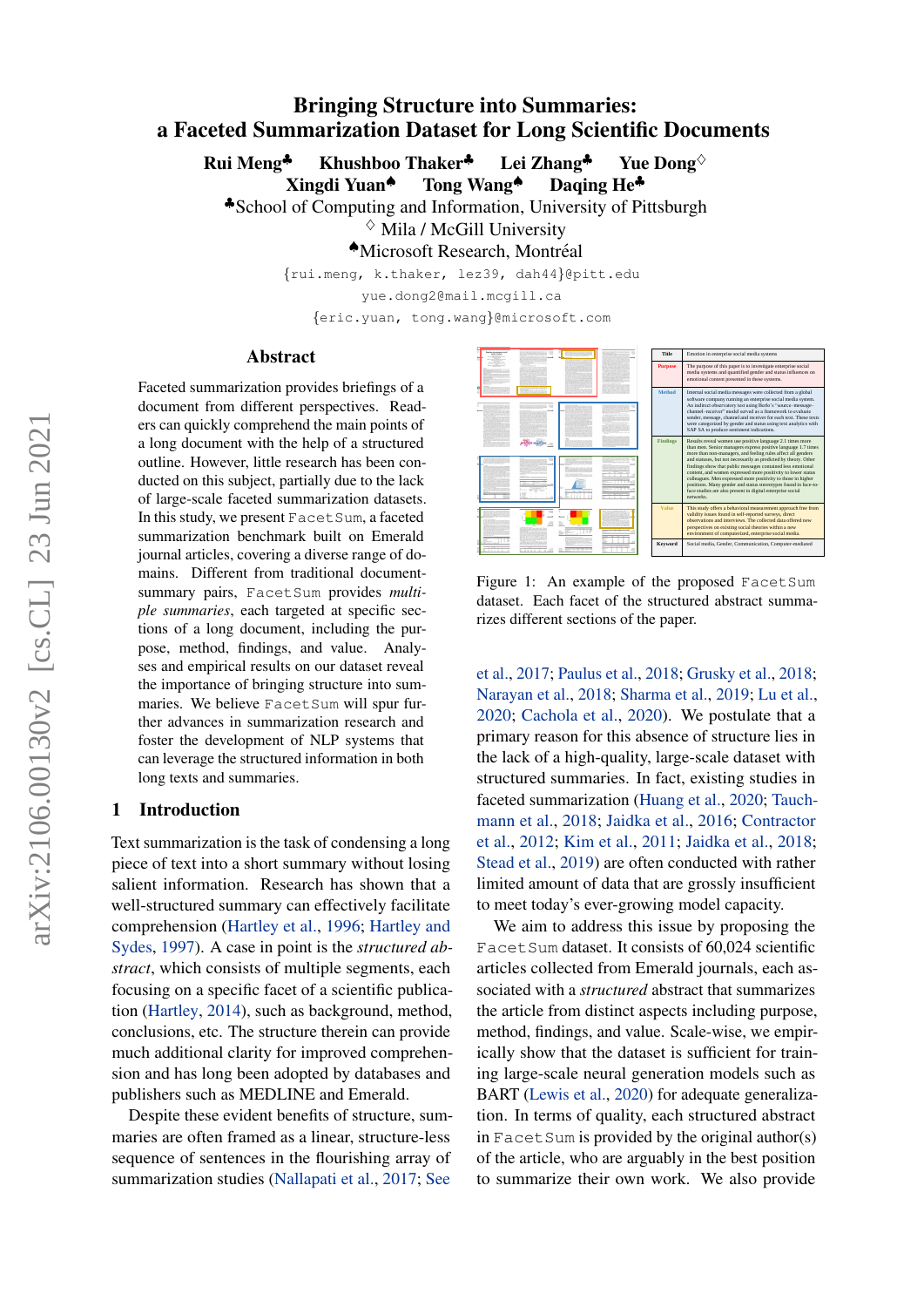<span id="page-1-3"></span>

| # documents<br>Train: 46,289 / Dev: 6,000 / Test: 6,000 / OA-Test: 2,243 |             |                      |         |             |         |
|--------------------------------------------------------------------------|-------------|----------------------|---------|-------------|---------|
|                                                                          |             | # words in abstracts |         |             |         |
|                                                                          | Full        | Purpose              | Method  | Findings    | Value   |
| mean                                                                     | 290.4       | 54.1                 | 52.0    | 68.6        | 47.3    |
| std                                                                      | $+82.8$     | $+28.4$              | $+27.8$ | $+32.4$     | $+24.2$ |
| # words in paper sections                                                |             |                      |         |             |         |
|                                                                          | Full        | Intro.               | Method  | Result      | Conc.   |
| recall%                                                                  |             | 84.3%                | 67.0%   | 72.4%       | 79.0%   |
| mean                                                                     | 6.827       | 885                  | 1,194   | 2,371       | 747     |
| std                                                                      | $\pm 2,704$ | $+557$               | $+861$  | $\pm 1.466$ | $+567$  |

Table 1: Statistics of the Facet Sum dataset.

quantitative analyses and baseline performances on the dataset with mainstream models in Sections [2](#page-1-0) and [3.](#page-2-0)

## <span id="page-1-0"></span>2 **FacetSum** for Faceted Summarization

The FacetSum dataset is sourced from journal articles published by Emerald Publishing<sup>[1](#page-1-1)</sup> (Figure [1\)](#page-0-0). Unlike many publishers, Emerald imposes explicit requirements that authors summarize their work from multiple aspects [\(Emerald,](#page-4-2) [2021\)](#page-4-2): Purpose describes the motivation, objective, and relevance of the research; Method enumerates specific measures taken to reach the objective, such as experiment design, tools, methods, protocols, and datasets used in the study; Findings present major results such as answers to the research questions and confirmation of hypotheses; and Value high-lights the work's value and originality<sup>[2](#page-1-2)</sup>. Together, these facets give rise to a comprehensive and informative structure in the abstracts of the Emerald articles, and by extension, to FacetSum's unique ability to support faceted summarization.

#### 2.1 General Statistics

We collect 60,532 publications from Emerald Publishing spanning 25 domains. Table [1](#page-1-3) lists some descriptive statistics of the dataset. Since FacetSum is sourced from journal articles, texts therein are naturally expected to be longer compared to other formats of scientific publications. In addition, although each facet is more succinct than the traditional, structure-less abstracts, a full length abstract containing all facets can be considerably longer. Empirically, we compare the source and the target lengths with some existing summarization datasets in similar domains including CLPubSum [\(Collins](#page-4-3) [et al.,](#page-4-3) [2017\)](#page-4-3), PubMed [\(Cohan et al.,](#page-4-4) [2018\)](#page-4-4), ArXiv [\(Cohan et al.,](#page-4-4) [2018\)](#page-4-4), SciSummNet [\(Yasunaga et al.,](#page-6-4) [2019\)](#page-6-4), and SciTldr [\(Cachola et al.,](#page-4-0) [2020\)](#page-4-0). On average, the source length in FacetSum is 58.9% longer (6,827 vs 4,297), and the target length is 37.0% longer (290.4 vs 212.0).

From a summarization perspective, these differences imply that FacetSum may pose significantly increased modeling and computation challenges due to the increased lengths in both the source and the target. Moreover, the wide range of research domains (Figure [3,](#page-9-0) Appendix [D\)](#page-7-0) may also introduce much linguistic diversity w.r.t. vocabulary, style, and discourse. Therefore, compared to existing scientific publication datasets that only focus on specific academic disciplines [\(Cohan et al.,](#page-4-4) [2018;](#page-4-4) [Cachola et al.,](#page-4-0) [2020\)](#page-4-0), Facet Sum can also be used to assess a model's robustness in domain shift and systematic generalization.

To facilitate assessment of generalization, we reserve a dev and a test set each consisting of 6,000 randomly sampled data points; the remaining data are intended as the training set. We ensure that the domain distribution is consistent across all three subsets. Besides, we intentionally leave out Open-Access papers as another test set, to facilitate re-searchers who do not have full Emerald access<sup>[3](#page-1-4)</sup>.

#### <span id="page-1-6"></span>2.2 Structural Alignment

In this section, we focus our analysis on one of the defining features of FacetSum — its potential to support faceted summarization. Specifically, we investigate how the abstract structure (i.e., facets) aligns with the article structure. Given an abstract facet  $A$  and its corresponding article  $S$ , we quantify this alignment by:

<span id="page-1-5"></span>
$$
S_A = \{ \underset{s_i \in S}{\text{arg}\max} (\text{Rouge-1}(s_i, a_j)) : a_j \in A \} \quad (1)
$$

Semantically,  $S_A$  consists of sentence indices in  $S$ that best align with each sentence in A.

Sentence-level Alignment We first plot the tuples  $\{(s_i, i/|S|) : i \in S_A\}$ , where  $s_i$  is the *i*-th sentence in S, and  $|S|$  is the number of sentences in S. Intuitively, the plot density around position  $i/|S|$ entails the degree of alignment between the facet

<span id="page-1-1"></span><sup>&</sup>lt;sup>1</sup>The data has been licensed to researchers at subscribing institutions to use (including data mining) for noncommercial purposes. See detailed policies at [https://](https://www.emerald.com/) [www.emerald.com/](https://www.emerald.com/)

<span id="page-1-2"></span><sup>2</sup>There are three optional facets (about research, practical and social implications) that are missing from a large number of articles and hence omitted in this study.

<span id="page-1-4"></span> $3B$ oth the split information of FacetSum and the code for scraping and parsing the data are available at [https:](https://github.com/hfthair/emerald_crawler) [//github.com/hfthair/emerald\\_crawler](https://github.com/hfthair/emerald_crawler)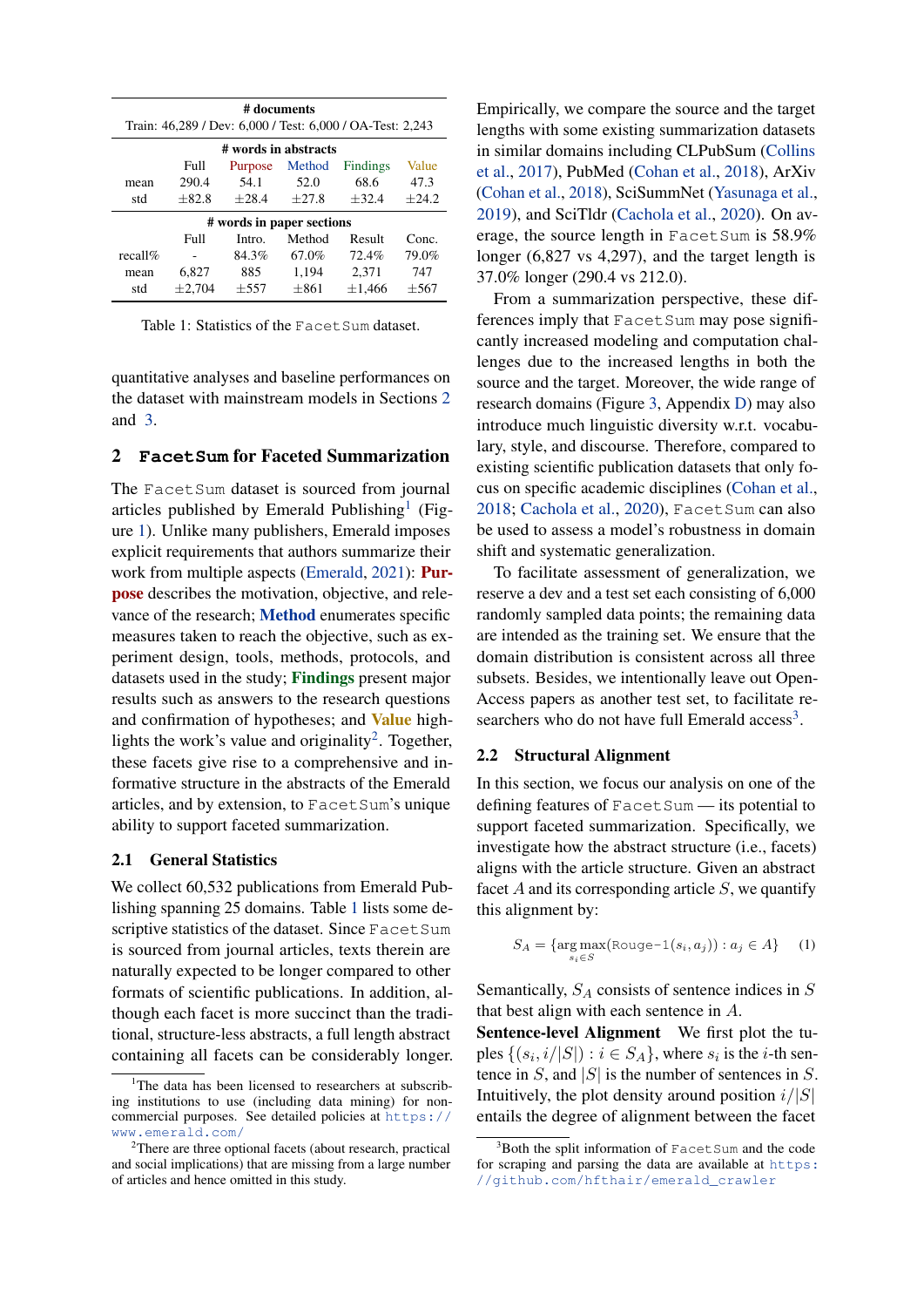<span id="page-2-2"></span>

Figure 2: Oracle sentence distribution over a paper. X-axis: 10,000 papers sampled from FacetSum, sorted by full text length from long to short; y-axis: normalized position in a paper. We provide each sub-figure's density histogram on their right.

<span id="page-2-4"></span>

| Paper Section |       |       | Introduction |        |        |            |
|---------------|-------|-------|--------------|--------|--------|------------|
| Abstract      | llyq  | 7XC   |              | Method | Result | Conclusion |
| Full          | 62.09 | 56.47 | 48.47        | 43.32  | 49.73  | 50.42      |
| Purpose       | 49.76 | 47.06 | 44.23        | 30.12  | 33.87  | 36.23      |
| Method        | 45.36 | 34.23 | 30.82        | 37.53  | 29.07  | 28.46      |
| Findings      | 52.09 | 45.28 | 33.65        | 29.49  | 42.80  | 42.35      |
| Value         | 45.98 | 42.37 | 35.29        | 26.68  | 32.52  | 36.85      |

Table 2: Scores of sentence aligning in Rouge-L.

A and the article S at that position<sup>[4](#page-2-1)</sup>. With 10,000 articles randomly sampled from FacetSum, Figure [2](#page-2-2) exhibits distinct differences in the density distribution among the facets in Facet Sum. For example, with  $A =$  Purpose, resemblance is clearly skewed towards the beginning of the articles, while Findings are mostly positioned towards the end; the Method distribution is noticeably more uniform than the others. These patterns align well with intuition, and are further exemplified by the accompanying density histograms.

Section-level Alignment We now demonstrate how different abstract facets align with different sections in an article. Following conventional structure of scientific publications [\(Suppe,](#page-6-5) [1998;](#page-6-5) [Rosen](#page-5-13)[feldt et al.,](#page-5-13) [2000\)](#page-5-13), we first classify sections into *Introduction*, *Method*, *Result* and *Conclusion* using keyword matching in the section titles.<sup>[5](#page-2-3)</sup>

Given a section  $S^i \subseteq S$  and an abstract  $A_j \subseteq A$ , we define the section-level alignment  $g(S^i, A_j)$  as Rouge- $\mathbb{1}(\textsf{cat}(S_{A_j}^i), \textsf{cat}(A_j)),$  where  $\textsf{cat}(\cdot)$ 

denotes sentences concatenation, and  $S_{A_j}^i$  is de-fined by Equation [\(1\)](#page-1-5). Table [2](#page-2-4) is populated by varying  $A_j$  and  $S^i$  across the rows and columns, respectively. Full denotes the full paper or abstract (concatenation of all facets). We also include the concatenation of introduction and conclusion (denoted I+C) as a possible value for  $S^i$ , due to its demonstrated effectiveness as summaries in prior work [\(Cachola et al.,](#page-4-0) [2020\)](#page-4-0).

The larger numbers on the diagonal (in red) empirically confirm a strong alignment between Facet Sum facets and their sectional counterparts in articles. We also observe a significant performance gap between using I+C and the full paper as  $S<sup>i</sup>$ . One possible reason is that the summaries in FacetSum (particularly Method and Findings) may contain more detailed information beyond introduction and conclusion. This suggests that for some facets in FacetSum, simple tricks to condense full articles do not always work; models need to instead comprehend and retrieve relevant texts from full articles in a more sophisticated manner.

#### <span id="page-2-0"></span>3 Experiments and Results

We use Facet Sum to benchmark a variety of summarization models from state-of-the-art supervised models to unsupervised and heuristics-based models. We also provide the scores of a sentence-level extractive oracle system [\(Nallapati et al.,](#page-5-3) [2017\)](#page-5-3). We report Rouge-L in this section and include Rouge-1/2 results in Appendix [E.](#page-7-2)

Unsupervised Models vs Heuristics We report performances of unsupervised and heuristics summarization methods (see Table [3\)](#page-3-0). Tailoring to the unique task of generating summaries for a specific facet, we only use the section (defined in Section [2.2\)](#page-1-6) corresponding to a facet as model input. Evaluation is also performed on the concatenation

<span id="page-2-1"></span><sup>&</sup>lt;sup>4</sup>We use the relative position  $i/|S|$  so that all positions are commensurate across multiple documents.

<span id="page-2-3"></span><sup>&</sup>lt;sup>5</sup>To ensure close-to-perfect precision, we choose keywords that are as specific and prototypical to each section as possible (listed in Appendix [A\)](#page-7-1). The resulting recall is around 0.7, i.e. about 70% of sections can be correctly retrieved with the titlekeyword matching method. And we find 2,751 (out of 6,000) test samples that all four sections are matched successfully. Though far from perfect, we believe this size is sufficient for the significance of subsequent analyses.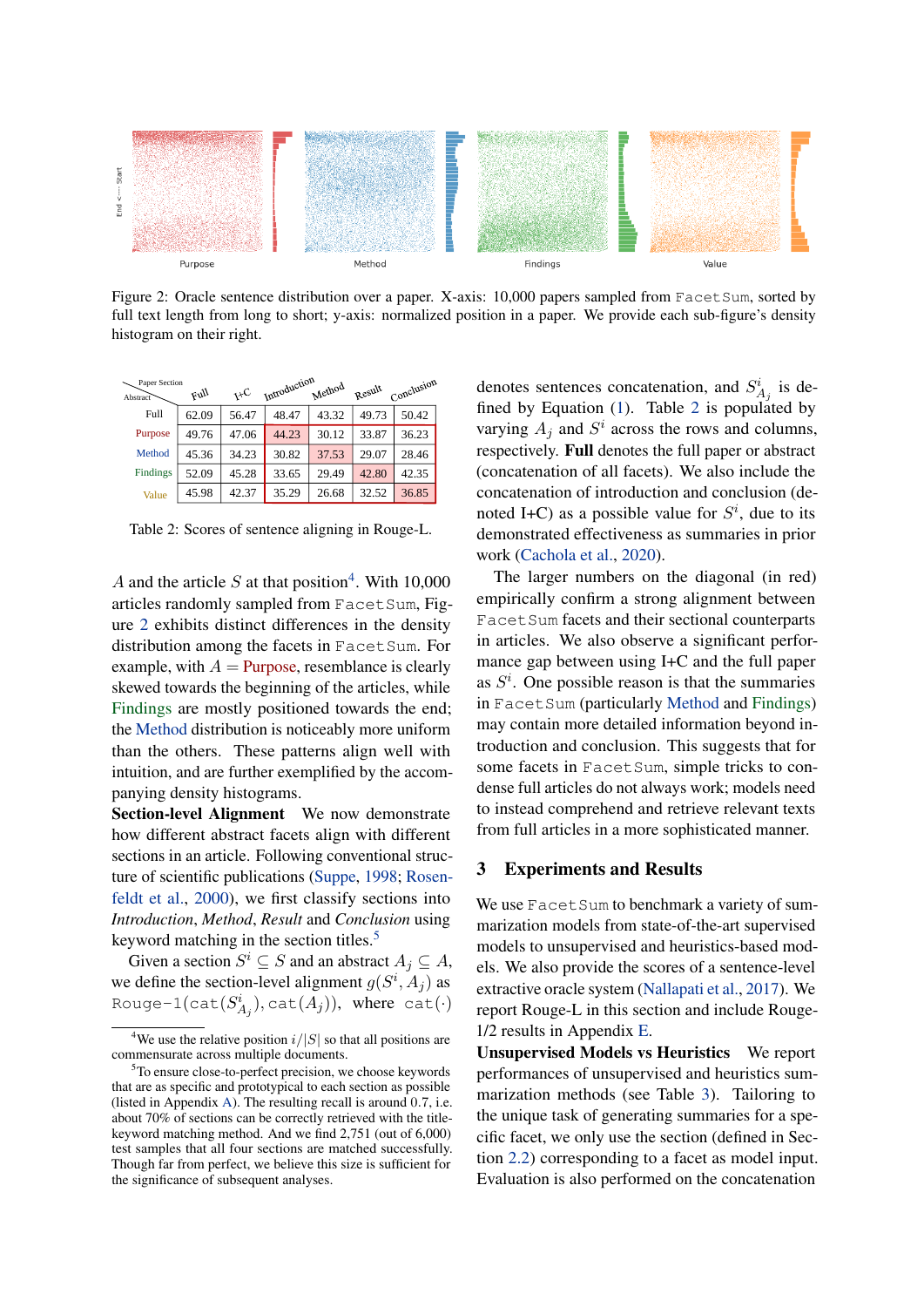<span id="page-3-0"></span>

|                  | <b>Model</b>                               | <b>Source Text</b> | Full  | <b>Purpose</b> | <b>Method</b> | <b>Findings</b> | <b>Value</b> |
|------------------|--------------------------------------------|--------------------|-------|----------------|---------------|-----------------|--------------|
| FacetSum Test    |                                            |                    |       |                |               |                 |              |
| Oracle           | Greedy Extractive (Nallapati et al., 2017) | corresponding      | 60.39 | 44.66          | 41.00         | 46.44           | 38.10        |
| Heuristic        | Lead-K                                     | corresponding      | 36.78 | 17.83          | 15.29         | 15.92           | 16.08        |
| Models           | Tail-K                                     | sections           | 33.31 | 21.67          | 12.62         | 16.66           | 17.43        |
|                  | SumBasic (Vanderwende et al., 2007)        |                    | 38.71 | 18.17          | 15.41         | 16.31           | 16.57        |
| Unsupervised     | LexRank (Erkan and Radev, 2004)            | corresponding      | 42.18 | 18.72          | 16.23         | 18.11           | 17.75        |
| Models           | $LSA$ (Gong and Liu, 2001)                 | sections           | 35.98 | 18.29          | 15.86         | 16.92           | 16.62        |
|                  | TextRank (Mihalcea and Tarau, 2004)        |                    | 41.87 | 21.67          | 13.62         | 18.63           | 19.23        |
|                  | HipoRank (Dong et al., 2020)               |                    | 42.89 | 22.73          | 15.20         | 18.38           | 19.68        |
|                  | BART (Lewis et al., 2020)                  | $I+C$              | 44.36 | 41.14          | 20.75         | 14.72           | 5.85         |
| Supervised       | <b>BART-Facet</b>                          | $I+C$              | 47.09 | 43.47          | 29.07         | 30.97           | 28.90        |
| Models           | <b>BART</b>                                | full paper         | 42.74 | 41.21          | 20.53         | 14.33           | 5.07         |
|                  | <b>BART-Facet</b>                          | full paper         | 45.76 | 42.55          | 28.07         | 28.98           | 28.70        |
| FacetSum OA-Test |                                            |                    |       |                |               |                 |              |
|                  | <b>BART</b>                                | $I + C$            | 44.97 | 43.51          | 26.73         | 11.79           | 0.31         |
|                  | <b>BART-Facet</b>                          | $I+C$              | 51.32 | 43.66          | 30.16         | 32.22           | 29.68        |

Table 3: Model performance on FacetSum (Rouge-L). See Table [6](#page-8-0) and [7](#page-8-1) in Appendix [E](#page-7-2) for full results. Bold text indicates the best scores on Facet Sum test split in each column.

of all facets (column Full), which resembles the traditional research abstract. Lead-K/Tail-K are two heuristic-based models that extract the first/last k sentences from the source text.

We observe that heuristic models do not perform well on Full, where the unsupervised models can achieve decent performance. Nevertheless, all models perform poorly on summarizing individual facets, and unsupervised models fail to perform better than simple heuristics consistently. The inductive biases of those models may not be good indicators of summary sentences on specific facets. A possible reason is that they are good at locating overall important sentences of a document, but they cannot differentiate sentences of each facet, even we try to alleviate this by using the corresponding section as input.

Supervised Models As for the supervised baseline, we adopt the BART model [\(Lewis et al.,](#page-5-12) [2020\)](#page-5-12), which has recently achieved SOTA performance on abstractive summarization tasks with scientific articles [\(Cachola et al.,](#page-4-0) [2020\)](#page-4-0). We propose two training strategies for the BART model, adapting it to handle the unique challenge of faceted summarization in FacetSum. In **BART**, we train the model to generate the concatenation of all facets, joined by special tokens that indicate the start of a specific facet (e.g., **|PURPOSE|** to indicate the start of Purpose summary). During evaluation, the generated text is split into multiple facets based on the special tokens, and each facet is compared

against the corresponding ground-truth summary. In BART-Facet, we train the model to generate one specific facet given the source text and an indicator specifies which facet to generate. Inspired by CATTS [\(Cachola et al.,](#page-4-0) [2020\)](#page-4-0), we prepend section tags at the beginning of each training input to generate summaries for a particular facet (see implementation details in Appendix [C\)](#page-7-3).

Empirically, supervised models outperform unsupervised baselines by a large margin (Table [3\)](#page-3-0). Comparing between the two training strategies, BART-Facet outperforms BART significantly. While BART performs comparably on Purpose, performance decreases drastically for subsequent facets, possibly due to current models' inadequacy with long targets. Thus it can perform decently at the beginning of generation ( $\approx$ 40 on Purpose), where the dependency is relatively easy-to-handle. However, the output quality degrades quickly towards the end ( $\approx$ 5 on Value).

With I+C as source text, both training strategies exhibit much better results than using full paper. This is opposite to the observation in Table [2,](#page-2-4) potentially due to the limitation of the current NLG systems, i.e., the length of source text has crucial impacts to the model performance. With the much extended positional embeddings in our models (10,000 tokens), we suspect some other issues such as long term dependencies may lead to this discrepancy, which warrants further investigation.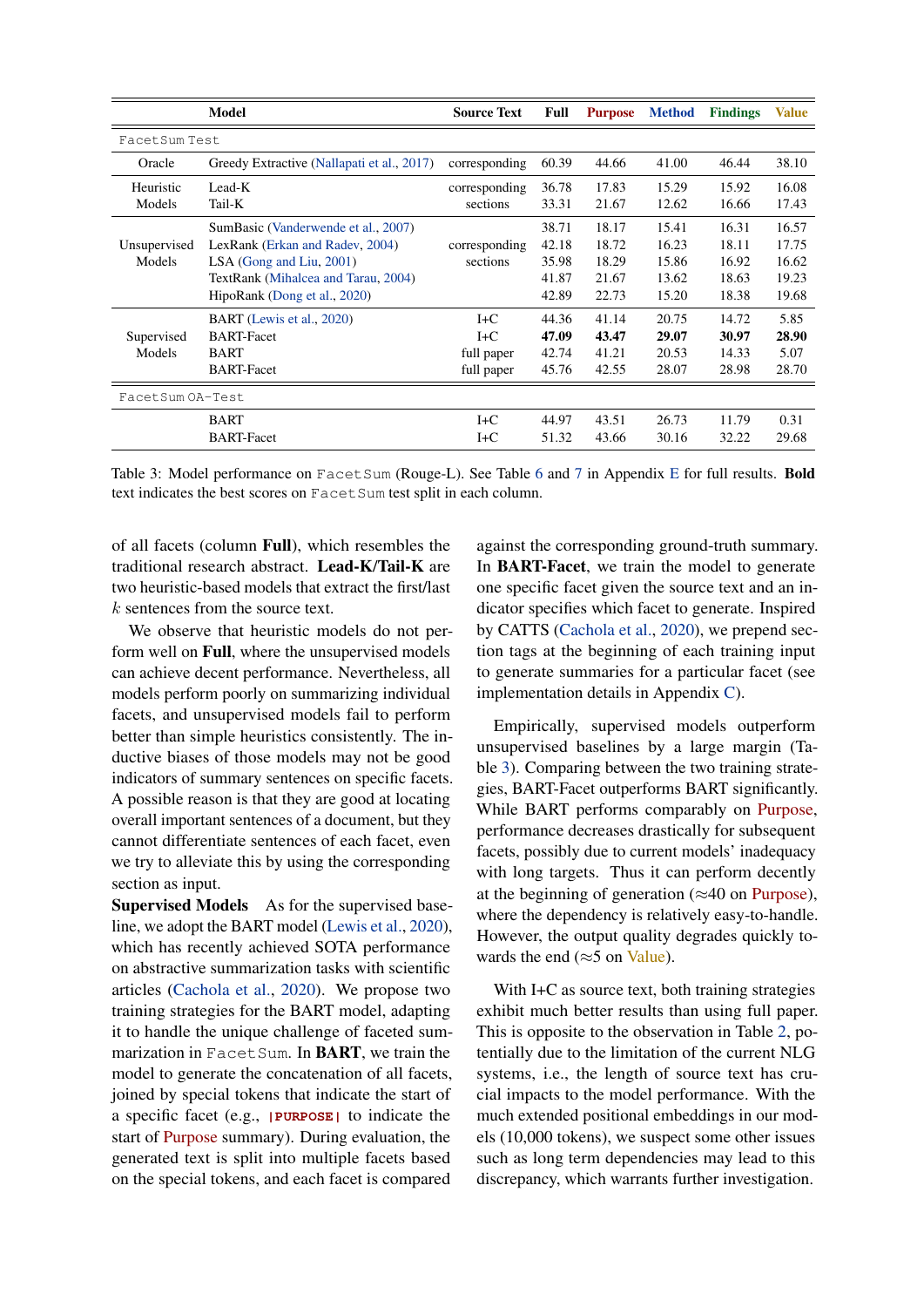#### 4 Related Work

We acknowledge several previous efforts towards faceted summarization. Prior to our study, generating structured abstracts for scientific publications was also discussed in [\(Gidiotis and Tsoumakas,](#page-5-16) [2019,](#page-5-16) [2020\)](#page-5-17). The authors built a structured abstract dataset PMC-SA, consisting of 712,911 biomedical articles from PubMed Central, and they proposed to summarize a paper from a specific facet by taking corresponding sections as inputs. Compared with their works, FacetSum covers a wider range of academic fields and we provide in-depth discussions on the structured abstract to justify its value as a novel NLP challenge. Our research shares some resemblance to studies on abstract sentence classification, whose goal is to classify abstract sentences into several facets, instead of summarizing the full text. MEDLINE is commonly used for this task [\(Kim et al.,](#page-5-10) [2011\)](#page-5-10), so as the Emerald data [\(Stead et al.,](#page-6-3) [2019\)](#page-6-3). A recent study [\(Huang](#page-5-8) [et al.,](#page-5-8) [2020\)](#page-5-8) introduced a new dataset CODA, in which 10,966 abstracts are split into subsentences and labelled into five categories by third-party annotators. However, we think scientific documents are generally difficult to comprehend for people without specific training, thus original authors are in the best position to summarize their own work. Faceted summarization was also involved in CL-SciSumm 2016 Shared Task [\(Jaidka et al.,](#page-5-11) [2018\)](#page-5-11), where the faceted summary of a paper is defined as the citation sentences in its successor studies, since new studies typically describe previous work from different perspectives. However, this idea may not easily scale up in the real world since many papers do not have enough number of citations, especially for newly published ones.

## 5 Conclusion & Future Work

We introduce Facet Sum to support the research of faceted summarization, which targets summarizing scientific documents from multiple facets. We provide extensive analyses and results to investigate the characteristics of FacetSum. Our observations call for the development of models capable of handling very long documents and outputting controlled text. Specifically, we will consider exploring the following topics in future work: (1) incorporating methods for long-document processing, such as reducing input length by extracting key sentences [\(Pilault et al.,](#page-5-18) [2020\)](#page-5-18) or segments [\(Zhao et al.,](#page-6-7) [2020\)](#page-6-7); (2) examining the possibility of building a benchmark for systematic generalization [\(Bahdanau et al.,](#page-4-7) [2018\)](#page-4-7) with the domain categories; (3) automatically structuring traditional abstracts [\(Huang et al.,](#page-5-8) [2020\)](#page-5-8) with FacetSum.

#### References

- <span id="page-4-7"></span>Dzmitry Bahdanau, Shikhar Murty, Michael Noukhovitch, Thien Huu Nguyen, Harm de Vries, and Aaron Courville. 2018. Systematic generalization: What is required and can it be learned? In *International Conference on Learning Representations*.
- <span id="page-4-8"></span>Mišo Belica. 2021. sumy: Automatic text summarizer. [https://github.com/miso-belica/](https://github.com/miso-belica/sumy) [sumy](https://github.com/miso-belica/sumy).
- <span id="page-4-0"></span>Isabel Cachola, Kyle Lo, Arman Cohan, and Daniel S Weld. 2020. Tldr: Extreme summarization of scientific documents. In *Proceedings of the 2020 Conference on Empirical Methods in Natural Language Processing: Findings*, pages 4766–4777.
- <span id="page-4-4"></span>Arman Cohan, Franck Dernoncourt, Doo Soon Kim, Trung Bui, Seokhwan Kim, Walter Chang, and Nazli Goharian. 2018. A discourse-aware attention model for abstractive summarization of long documents. In *Proceedings of the 2018 Conference of the North American Chapter of the Association for Computational Linguistics: Human Language Technologies, Volume 2 (Short Papers)*, pages 615–621.
- <span id="page-4-3"></span>Ed Collins, Isabelle Augenstein, and Sebastian Riedel. 2017. [A supervised approach to extractive sum](https://doi.org/10.18653/v1/K17-1021)[marisation of scientific papers.](https://doi.org/10.18653/v1/K17-1021) In *Proceedings of the 21st Conference on Computational Natural Language Learning (CoNLL 2017)*, pages 195–205, Vancouver, Canada. Association for Computational Linguistics.
- <span id="page-4-1"></span>Danish Contractor, Yufan Guo, and Anna Korhonen. 2012. Using argumentative zones for extractive summarization of scientific articles. In *Proceedings of COLING 2012*, pages 663–678.
- <span id="page-4-6"></span>Yue Dong, Andrei Romascanu, and Jackie CK Cheung. 2020. Hiporank: Incorporating hierarchical and positional information into graph-based unsupervised long document extractive summarization. *arXiv preprint arXiv:2005.00513*.
- <span id="page-4-2"></span>Emerald. 2021. Writing an article abstract. [https://www.](https://www.emeraldgrouppublishing.com/how-to/authoring-editing-reviewing/write-article-abstract) [emeraldgrouppublishing.com/how-to/](https://www.emeraldgrouppublishing.com/how-to/authoring-editing-reviewing/write-article-abstract) [authoring-editing-reviewing/](https://www.emeraldgrouppublishing.com/how-to/authoring-editing-reviewing/write-article-abstract) [write-article-abstract](https://www.emeraldgrouppublishing.com/how-to/authoring-editing-reviewing/write-article-abstract). [Online; accessed 26-January-2021].
- <span id="page-4-5"></span>Günes Erkan and Dragomir R Radev. 2004. Lexrank: Graph-based lexical centrality as salience in text summarization. *Journal of artificial intelligence research*, 22:457–479.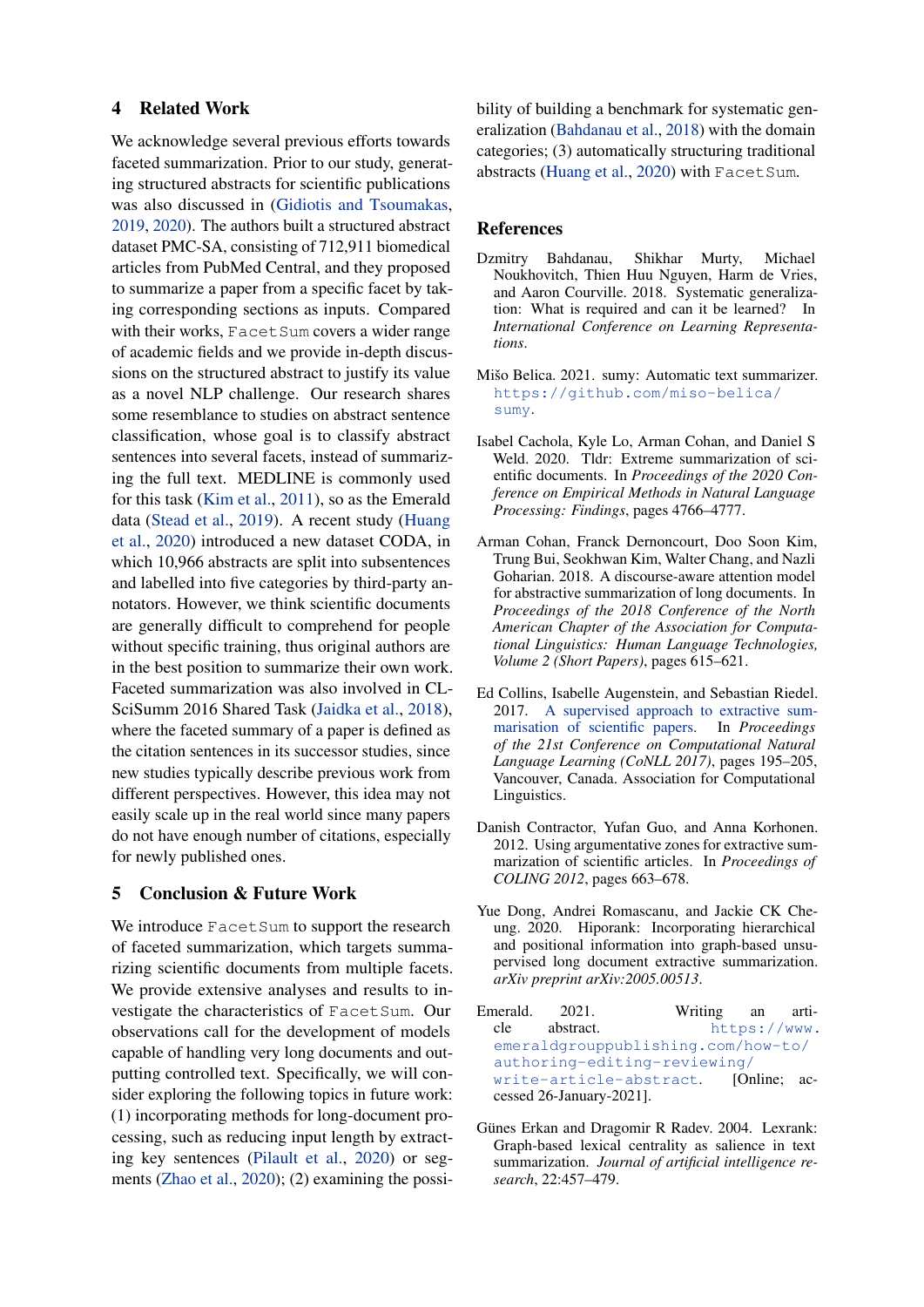- <span id="page-5-16"></span>Alexios Gidiotis and Grigorios Tsoumakas. 2019. Structured summarization of academic publications. In *Joint European Conference on Machine Learning and Knowledge Discovery in Databases*, pages 636– 645. Springer.
- <span id="page-5-17"></span>Alexios Gidiotis and Grigorios Tsoumakas. 2020. A divide-and-conquer approach to the summarization of long documents. *IEEE/ACM Transactions on Audio, Speech, and Language Processing*, 28:3029– 3040.
- <span id="page-5-14"></span>Yihong Gong and Xin Liu. 2001. Generic text summarization using relevance measure and latent semantic analysis. In *Proceedings of the 24th annual international ACM SIGIR conference on Research and development in information retrieval*, pages 19–25.
- <span id="page-5-5"></span>Max Grusky, Mor Naaman, and Yoav Artzi. 2018. Newsroom: A dataset of 1.3 million summaries with diverse extractive strategies. In *Proceedings of the 2018 Conference of the North American Chapter of the Association for Computational Linguistics: Human Language Technologies, Volume 1 (Long Papers)*, pages 708–719.
- <span id="page-5-2"></span>James Hartley. 2014. Current findings from research on structured abstracts: an update. *Journal of the Medical Library Association: JMLA*, 102(3):146.
- <span id="page-5-1"></span>James Hartley and Matthew Sydes. 1997. Are structured abstracts easier to read than traditional ones? *Journal of Research in Reading*, 20(2):122–136.
- <span id="page-5-0"></span>James Hartley, Matthew Sydes, and Anthony Blurton. 1996. Obtaining information accurately and quickly: are structured abstracts more efficient? *Journal of information science*, 22(5):349–356.
- <span id="page-5-19"></span>Matthew Honnibal, Ines Montani, Sofie Van Landeghem, and Adriane Boyd. 2020. [spaCy:](https://doi.org/10.5281/zenodo.1212303) [Industrial-strength Natural Language Processing in](https://doi.org/10.5281/zenodo.1212303) [Python.](https://doi.org/10.5281/zenodo.1212303)
- <span id="page-5-8"></span>Ting-Hao Huang, Chieh-Yang Huang, Chien-Kuang Cornelia Ding, Yen-Chia Hsu, and C Lee Giles. 2020. Coda-19: Using a non-expert crowd to annotate research aspects on 10,000+ abstracts in the covid-19 open research dataset. In *Proceedings of the 1st Workshop on NLP for COVID-19 at ACL 2020*.
- <span id="page-5-9"></span>Kokil Jaidka, Muthu Kumar Chandrasekaran, Sajal Rustagi, and Min-Yen Kan. 2016. Overview of the cl-scisumm 2016 shared task. In *Proceedings of the joint workshop on bibliometric-enhanced information retrieval and natural language processing for digital libraries (BIRNDL)*, pages 93–102.
- <span id="page-5-11"></span>Kokil Jaidka, Muthu Kumar Chandrasekaran, Sajal Rustagi, and Min-Yen Kan. 2018. Insights from cl-scisumm 2016: the faceted scientific document summarization shared task. *International Journal on Digital Libraries*, 19(2-3):163–171.
- <span id="page-5-10"></span>Su Nam Kim, David Martinez, Lawrence Cavedon, and Lars Yencken. 2011. Automatic classification of sentences to support evidence based medicine. In *BMC bioinformatics*, volume 12, pages 1–10. BioMed Central.
- <span id="page-5-12"></span>Mike Lewis, Yinhan Liu, Naman Goyal, Marjan Ghazvininejad, Abdelrahman Mohamed, Omer Levy, Veselin Stoyanov, and Luke Zettlemoyer. 2020. Bart: Denoising sequence-to-sequence pretraining for natural language generation, translation, and comprehension. In *Proceedings of the 58th Annual Meeting of the Association for Computational Linguistics*, pages 7871–7880.
- <span id="page-5-7"></span>Yao Lu, Yue Dong, and Laurent Charlin. 2020. Multixscience: A large-scale dataset for extreme multidocument summarization of scientific articles. In *Proceedings of the 2020 Conference on Empirical Methods in Natural Language Processing (EMNLP)*, pages 8068–8074.
- <span id="page-5-15"></span>Rada Mihalcea and Paul Tarau. 2004. [TextRank:](https://www.aclweb.org/anthology/W04-3252) [Bringing order into text.](https://www.aclweb.org/anthology/W04-3252) In *Proceedings of the 2004 Conference on Empirical Methods in Natural Language Processing*, pages 404–411, Barcelona, Spain. Association for Computational Linguistics.
- <span id="page-5-3"></span>Ramesh Nallapati, Feifei Zhai, and Bowen Zhou. 2017. Summarunner: a recurrent neural network based sequence model for extractive summarization of documents. In *Proceedings of the Thirty-First AAAI Conference on Artificial Intelligence*, pages 3075–3081.
- <span id="page-5-6"></span>Shashi Narayan, Shay B Cohen, and Mirella Lapata. 2018. Don't give me the details, just the summary! topic-aware convolutional neural networks for extreme summarization. In *Proceedings of the 2018 Conference on Empirical Methods in Natural Language Processing*, pages 1797–1807.
- <span id="page-5-20"></span>Myle Ott, Sergey Edunov, Alexei Baevski, Angela Fan, Sam Gross, Nathan Ng, David Grangier, and Michael Auli. 2019. fairseq: A fast, extensible toolkit for sequence modeling. In *Proceedings of NAACL-HLT 2019: Demonstrations*.
- <span id="page-5-4"></span>Romain Paulus, Caiming Xiong, and Richard Socher. 2018. [A deep reinforced model for abstractive sum](https://openreview.net/forum?id=HkAClQgA-)[marization.](https://openreview.net/forum?id=HkAClQgA-) In *International Conference on Learning Representations*.
- <span id="page-5-18"></span>Jonathan Pilault, Raymond Li, Sandeep Subramanian, and Chris Pal. 2020. [On extractive and abstractive](https://doi.org/10.18653/v1/2020.emnlp-main.748) [neural document summarization with transformer](https://doi.org/10.18653/v1/2020.emnlp-main.748) [language models.](https://doi.org/10.18653/v1/2020.emnlp-main.748) In *Proceedings of the 2020 Conference on Empirical Methods in Natural Language Processing (EMNLP)*, pages 9308–9319, Online. Association for Computational Linguistics.
- <span id="page-5-13"></span>Franklin L Rosenfeldt, John T Dowling, Salvatore Pepe, and Meryl J Fullerton. 2000. How to write a paper for publication. *Heart, Lung and Circulation*, 9(2):82–87.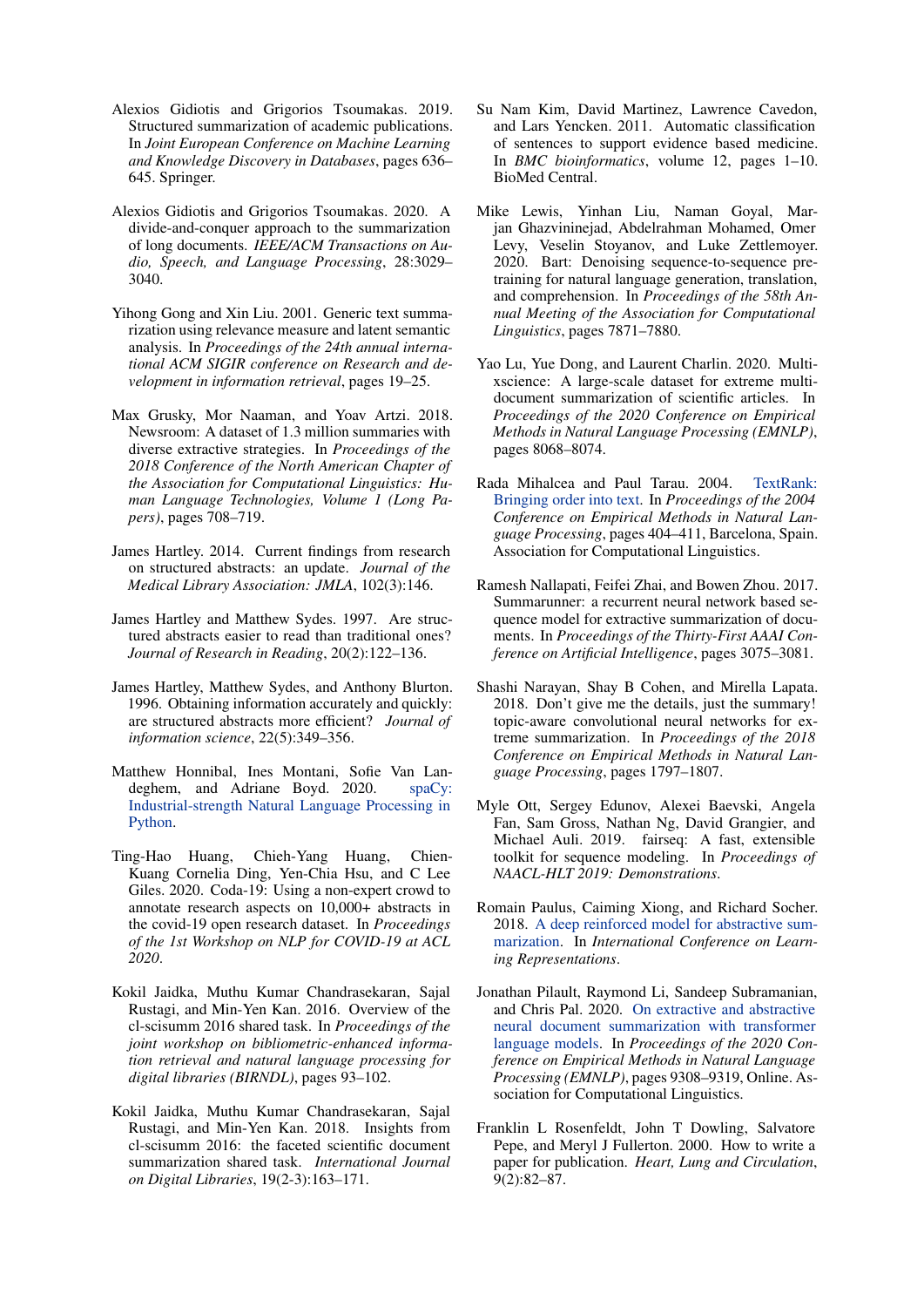- <span id="page-6-0"></span>Abigail See, Peter J Liu, and Christopher D Manning. 2017. Get to the point: Summarization with pointergenerator networks. In *Proceedings of the 55th Annual Meeting of the Association for Computational Linguistics (Volume 1: Long Papers)*, pages 1073– 1083.
- <span id="page-6-1"></span>Eva Sharma, Chen Li, and Lu Wang. 2019. Bigpatent: A large-scale dataset for abstractive and coherent summarization. In *Proceedings of the 57th Annual Meeting of the Association for Computational Linguistics*, pages 2204–2213.
- <span id="page-6-3"></span>Connor Stead, Stephen Smith, Peter Busch, and Savanid Vatanasakdakul. 2019. Emerald 110k: a multidisciplinary dataset for abstract sentence classification. In *Proceedings of the The 17th Annual Workshop of the Australasian Language Technology Association*, pages 120–125.
- <span id="page-6-5"></span>Frederick Suppe. 1998. The structure of a scientific paper. *Philosophy of Science*, 65(3):381–405.
- <span id="page-6-2"></span>Christopher Tauchmann, Thomas Arnold, Andreas Hanselowski, Christian M Meyer, and Margot Mieskes. 2018. Beyond generic summarization: A multi-faceted hierarchical summarization corpus of large heterogeneous data. In *Proceedings of the Eleventh International Conference on Language Resources and Evaluation (LREC 2018)*.
- <span id="page-6-6"></span>Lucy Vanderwende, Hisami Suzuki, Chris Brockett, and Ani Nenkova. 2007. Beyond sumbasic: Taskfocused summarization with sentence simplification and lexical expansion. *Information Processing & Management*, 43(6):1606–1618.
- <span id="page-6-4"></span>Michihiro Yasunaga, Jungo Kasai, Rui Zhang, Alexander R. Fabbri, Irene Li, Dan Friedman, and Dragomir R. Radev. 2019. [Scisummnet: A large](https://doi.org/10.1609/aaai.v33i01.33017386) [annotated corpus and content-impact models for sci](https://doi.org/10.1609/aaai.v33i01.33017386)[entific paper summarization with citation networks.](https://doi.org/10.1609/aaai.v33i01.33017386) *Proceedings of the AAAI Conference on Artificial Intelligence*, 33(01):7386–7393.
- <span id="page-6-7"></span>Yao Zhao, Mohammad Saleh, and Peter J Liu. 2020. Seal: Segment-wise extractive-abstractive long-form text summarization. *arXiv preprint arXiv:2006.10213*.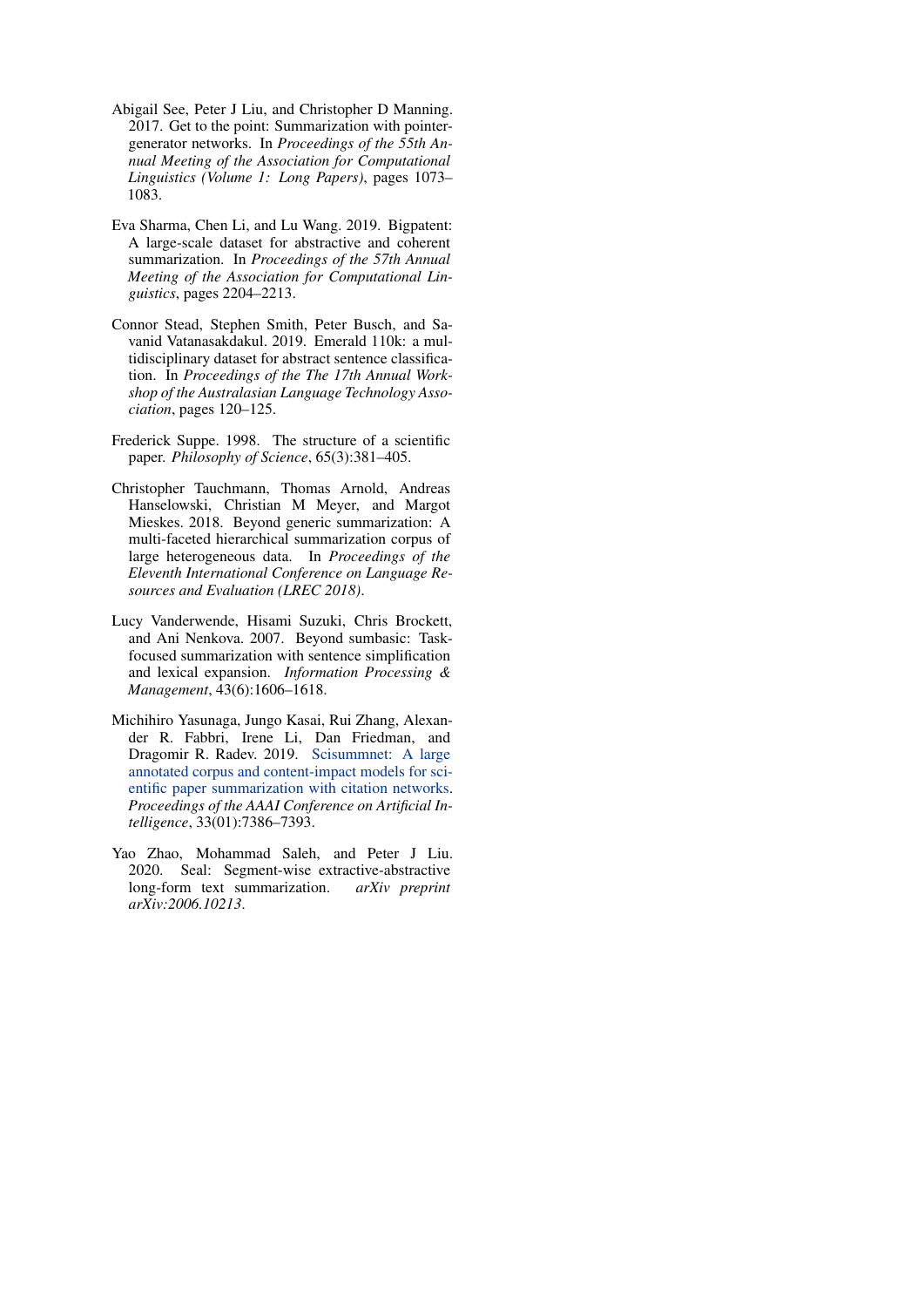| Category     | Keyword                      |
|--------------|------------------------------|
| Introduction | intro, purpose               |
| Method       | design, method, approach     |
| Result       | result, find, discuss, analy |
| Conclusion   | conclu, future               |

# <span id="page-7-1"></span>A Keyword List for Identifying Paper **Sections**

Table 4: Keywords for identifying paper sections used in Section [2.2.](#page-1-6)

# B Most Frequent Words in Each Abstract Facet

| Facet    | Verb      | <b>Noun</b>  | Adjective |
|----------|-----------|--------------|-----------|
| Purpose  | aim       | paper        | social    |
|          | examin    | purpos       | new       |
|          | investig  | studi        | organiz   |
|          | explor    | manag        | differ    |
|          | develop   | research     | public    |
| Method   | base      | studi        | structur  |
|          | conduct   | data         | qualit    |
|          | collect   | analysi      | differ    |
|          | test      | model        | empir     |
|          | develop   | paper        | social    |
| Findings | found     | result       | signific  |
|          | indic     | studi        | posit     |
|          | suggest   | manag        | social    |
|          | provid    | effect       | differ    |
|          | identifi  | relationship | higher    |
| Value    | provid    | studi        | new       |
|          | contribut | paper        | social    |
|          | develop   | research     | differ    |
|          | base      | manag        | empir     |
|          | examin    | literatur    | import    |

Table 5: Top five frequent verbs/nouns/adjectives in each facet of structured abstract. We preprocess the text with lowercasing, stemming and stopword removal and extract part-of-speech tags using Spacy [\(Honnibal](#page-5-19) [et al.,](#page-5-19) [2020\)](#page-5-19).

#### <span id="page-7-3"></span>C Implementation Details

To make BART take full text as input, we extend the positional embedding to 10,000 tokens. This was required to leverage long text of papers in Facet Sum with average length of 6000 words.

Experiments of unsupervised baselines are implemented with Sumy [\(Belica,](#page-4-8) [2021\)](#page-4-8) and official code of HipoRank. We tune the hyperparameters of HipoRank with the validation set. The BART experiments are finetuned using Fairseq [\(Ott et al.,](#page-5-20) [2019\)](#page-5-20),

with learning rate of  $3e^{-5}$ , batch size of 1, max tokens per batch of 10,000 and update frequency of 4. We finetune all models for 20,000 steps with single NVIDIA Tesla V100 16GB and we report the results of the last checkpoint. The small batch size is the consequence of the large input size. For inference, we use beam size of 4 and maximum length of 500/200 tokens for BART/BART-Facet respectively.

## <span id="page-7-0"></span>D Domains Covered by **FacetSum**

In Figure [3,](#page-9-0) we show the distribution of domain categories in FacetSum.

## <span id="page-7-2"></span>E Full Results

In this section, we provide additional experiment results. In Table [6,](#page-8-0) we show the full results of the extractive oracle system (first row in Table [3\)](#page-3-0). In Table [7,](#page-8-1) we provide full results of all other models (heuristic models, unsupervised models, and supervised models in Table [3\)](#page-3-0).

# F Example of Outputs by BART and BART-Facet

In Table [8,](#page-10-0) we show an example of the generated faceted summaries by BART and BART-Facet of the same paper, compared against the ground-truth faceted abstract.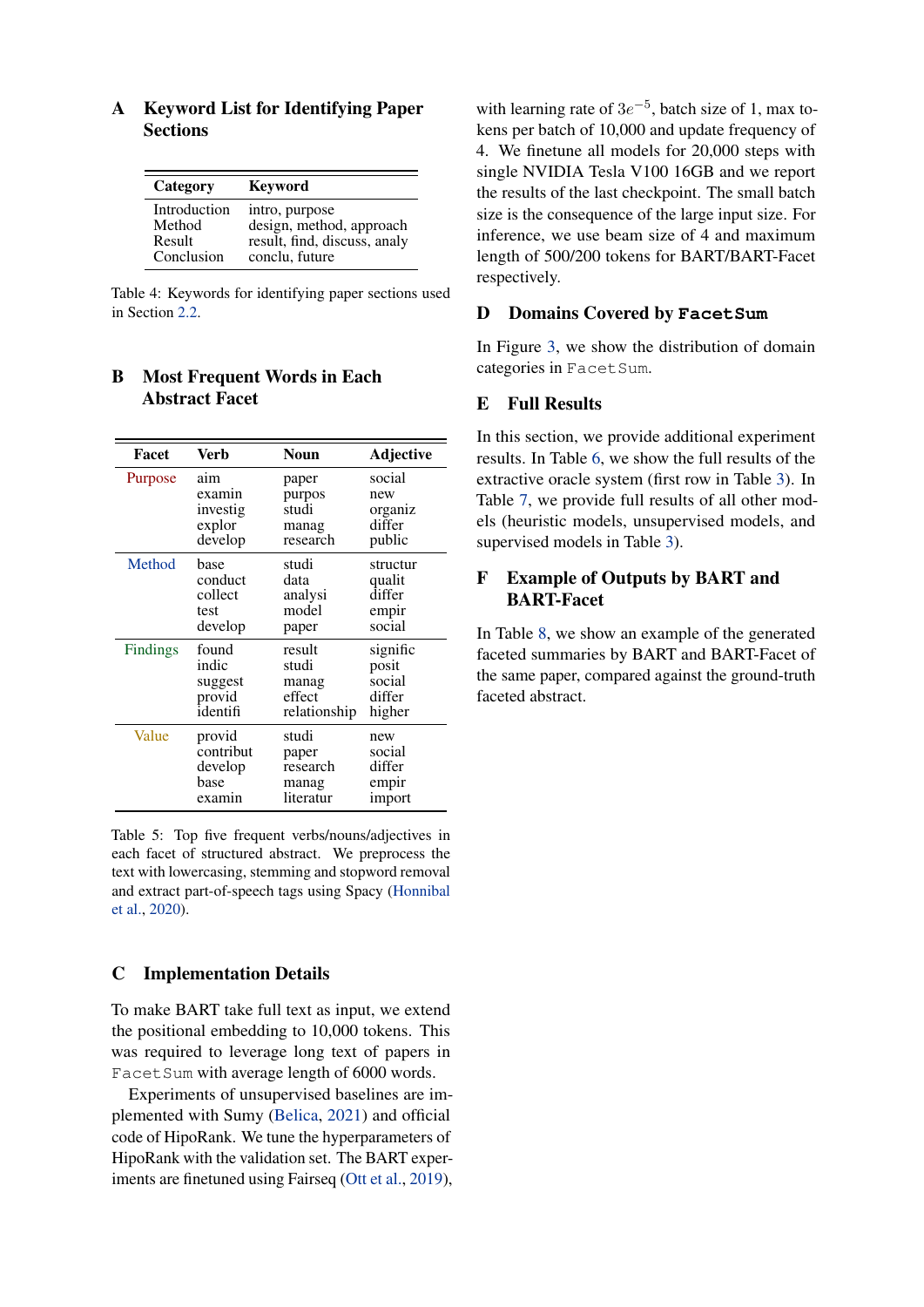<span id="page-8-0"></span>

| R1/R2/RL        | Full              | <b>Purpose</b>    | <b>Method</b>     | <b>Findings</b>   | <b>Value</b>      |
|-----------------|-------------------|-------------------|-------------------|-------------------|-------------------|
| $Full_{body}$   | 64.92/33.75/60.39 | 57.35/30.24/49.42 | 53.30/26.40/45.58 | 59.30/33.25/52.42 | 53.39/26.84/45.55 |
| $IC_{body}$     | 58.82/28.42/54.17 | 53.60/27.13/45.73 | 43.13/17.08/35.64 | 52.03/25.90/44.86 | 48.97/22.84/41.09 |
| $Intro_{body}$  | 53.32/22.96/48.59 | 52.51/26.48/44.66 | 41.27/16.05/34.03 | 44.67/17.49/37.10 | 44.65/17.80/36.47 |
| $Method_{body}$ | 52.05/20.52/47.35 | 45.16/16.61/36.84 | 48.60/21.67/41.00 | 44.77/17.69/37.67 | 40.94/13.55/32.94 |
| $Result_{body}$ | 56.85/23.79/51.97 | 47.90/18.07/38.96 | 42.31/14.46/34.41 | 53.71/26.32/46.44 | 44.93/16.91/36.66 |
| $Conclu_{body}$ | 55.26/25.26/50.58 | 47.76/18.88/38.94 | 40.53/13.84/32.83 | 51.81/25.81/44.73 | 46.14/19.66/38.10 |

Table 6: Full results (Rouge-1/2/L) of the extractive oracle system [\(Nallapati et al.,](#page-5-3) [2017\)](#page-5-3) on FacetSum. Bold text indicates the best scores in the lower four rows in each column.

<span id="page-8-1"></span>

| R1/R2/RL                    | Full              | <b>Purpose</b>    | <b>Method</b>     | <b>Findings</b>   | <b>Value</b>      |
|-----------------------------|-------------------|-------------------|-------------------|-------------------|-------------------|
| Facet Sum Test              |                   |                   |                   |                   |                   |
| Lead-K                      | 39.65/11.01/36.78 | 21.95/4.89/17.83  | 18.69/5.94/15.29  | 18.84/4.31/15.92  | 20.14/3.05/16.08  |
| Tail-K                      | 35.90/10.96/33.31 | 25.48/7.23/21.67  | 14.88/2.64/12.62  | 19.25/4.41/16.66  | 20.90/4.71/17.43  |
| <b>SumBasic</b>             | 42.11/10.01/38.71 | 22.23/4.68/18.17  | 18.40/5.02/15.41  | 19.15/3.93/16.31  | 20.64/3.08/16.57  |
| LexRank                     | 46.35/15.12/42.18 | 22.97/5.28/18.72  | 19.44/5.84/16.23  | 21.66/5.66/18.11  | 22.39/4.05/17.75  |
| <b>LSA</b>                  | 39.84/9.59/35.98  | 22.47/4.91/18.29  | 19.10/5.58/15.86  | 20.29/4.59/16.92  | 20.96/3.31/16.62  |
| TextRank                    | 46.90/16.04/41.87 | 28.29/9.39/21.67  | 17.55/4.32/13.62  | 23.90/7.17/18.63  | 25.99/7.07/19.23  |
| HipoRank                    | 46.48/15.42/42.89 | 27.71/8.29/22.73  | 18.27/4.65/15.20  | 21.75/5.31/18.38  | 24.54/5.26/19.68  |
| BART I+C                    | 47.21/19.59/44.36 | 46.61/27.10/41.14 | 23.85/7.98/20.75  | 16.84/5.34/14.72  | 7.21/1.93/5.85    |
| BART-Facet I+C              | 50.62/20.97/47.09 | 49.59/28.70/43.47 | 34.61/11.82/29.07 | 36.42/12.63/30.97 | 35.37/11.75/28.90 |
| <b>BART</b> full body       | 45.49/18.10/42.74 | 46.74/27.09/41.21 | 23.66/7.92/20.53  | 16.39/4.63/14.33  | 6.30/1.62/5.07    |
| <b>BART-Facet full body</b> | 49.29/19.60/45.76 | 48.65/27.72/42.55 | 33.49/11.01/28.07 | 34.46/10.49/28.98 | 35.27/11.44/28.70 |
| FacetSum OA-Test            |                   |                   |                   |                   |                   |
| $BARTI + C$                 | 48.85/20.84/44.97 | 49.43/29.44/43.51 | 31.1/10.16/26.73  | 13.78/4.45/11.79  | 0.4/0.1/0.31      |
| <b>BART-Facet I+C</b>       | 48.31/22.63/51.32 | 49.59/28.69/43.66 | 35.82/12.84/30.16 | 37.46/14.02/32.22 | 35.9/12.75/29.68  |

Table 7: Full results (Rouge-1/2/L) of different models on FacetSum. Bold text indicates the best scores on Facet Sum test split in each column.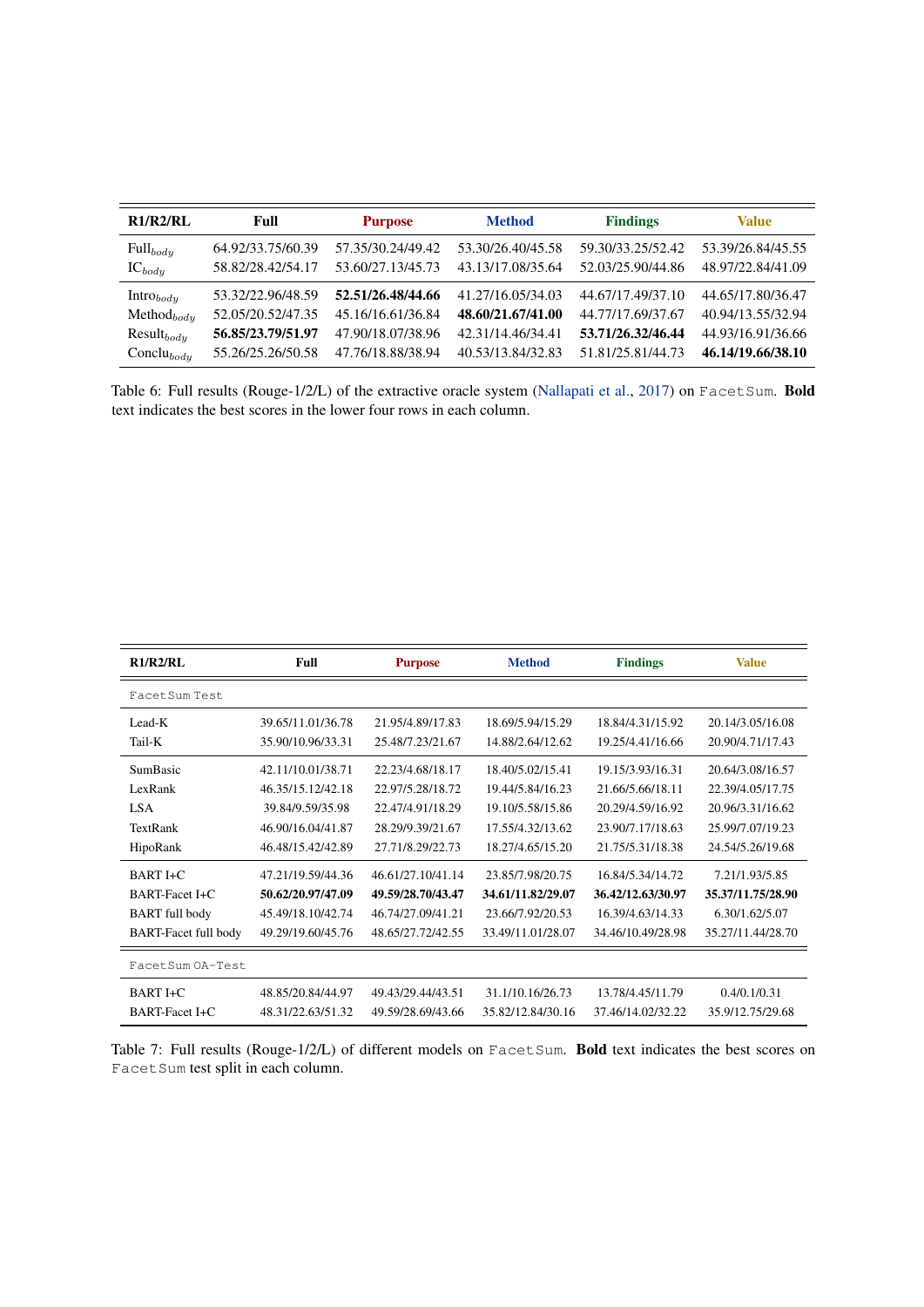<span id="page-9-0"></span>

Figure 3: Data distribution of domain categories, sorted in descending order.